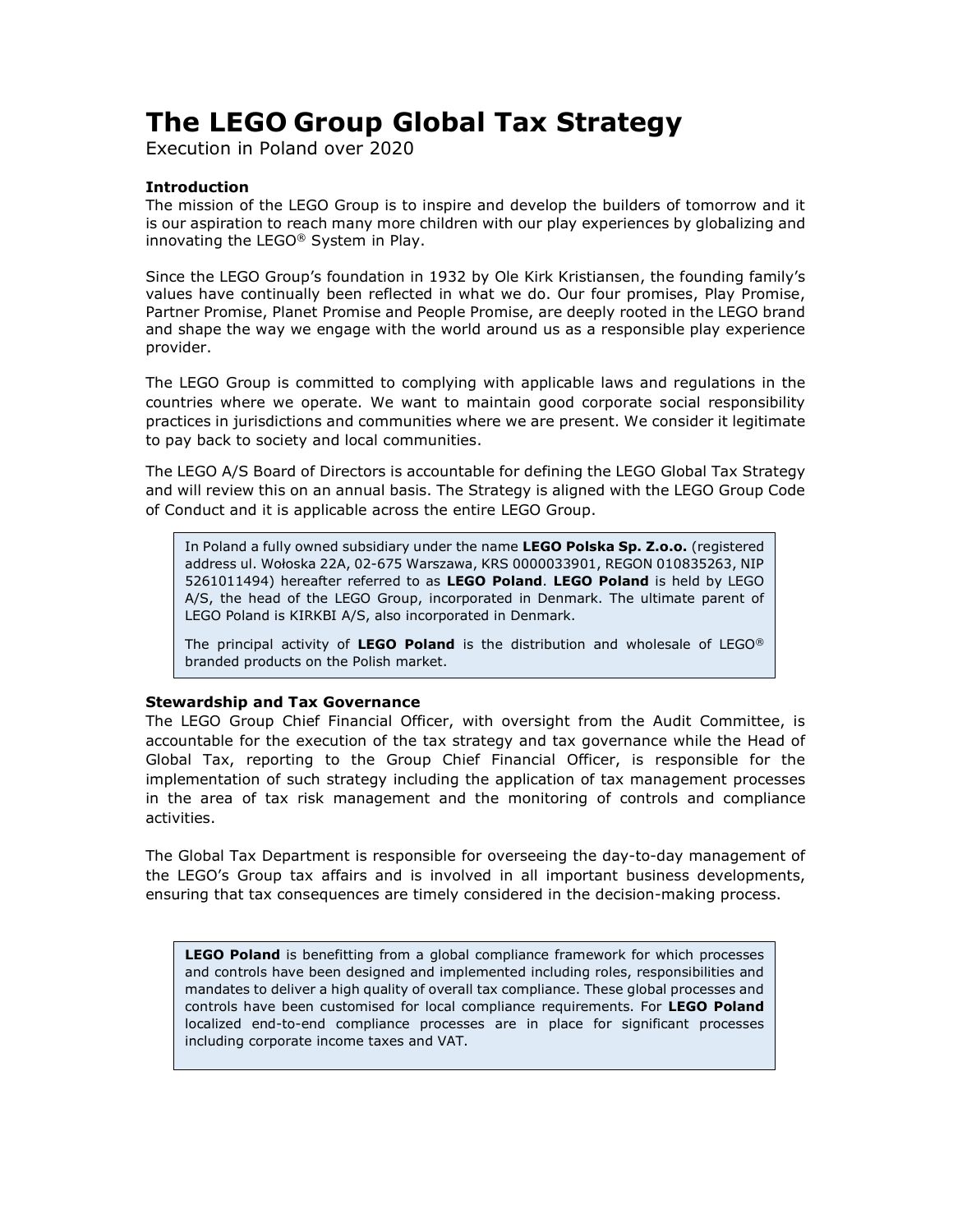The Global Tax Department consists of a global team of tax & customs specialists dedicated to geographical as well as functional areas. This set-up allows for working closely with our business stakeholders as well as with the local tax authorities.

The LEGO Group has a shared service environment (referred to as "BSO") providing support with the accounting and tax compliance activities. For LEGO Poland this support is provided by the BSO team located in Kladno, Czech Republic. Acknowledging that tax matters are complex in nature, a dedicated team of specialists within the BSO is working on the tax compliance obligations.

In addition to the above processes:

- an external tax advisory firm has been appointed for the preparation of the income tax return (CIT-8) as well as for the Transfer Pricing documentation (TPR-C & ORD- $U$ ).
- a specialized payroll service provider has been engaged, which together with the BSO and HR-department is ensuring the compliance around the Personal Income Tax filing obligations.

These external service providers are not only supporting the actual compliance processes, but they also inform the Global Tax Department about any upcoming changes in legislation, allowing for the timely adoption of the compliance processes and internal controls.

Tax related topics are also shared on a recurring basis with the LEGO Group top management with the aim of discussing:

- Tax policies and directions for the LEGO Group entities.
- Tax risk management strategies.
- Strategic initiatives to pursue tax opportunities that are in line with tax and legal requirements worldwide and with the commercial objectives of the LEGO Group.
- A holistic tax overview to the LEGO Group's top management to ensure that management are aware of any material tax matters.

To ensure stewardship and governance, the responsibility of the Global Tax Department is to actively monitor the tax laws and regulations in all countries where the LEGO Group operates and to establish the optimal processes to ensure continuing quality in tax compliance. Furthermore, Global Tax ensures that due tax controls are identified, monitored and implemented. In addition, Global Tax ensures appropriate measures are in place to secure a timely and correct compliance for all taxes due.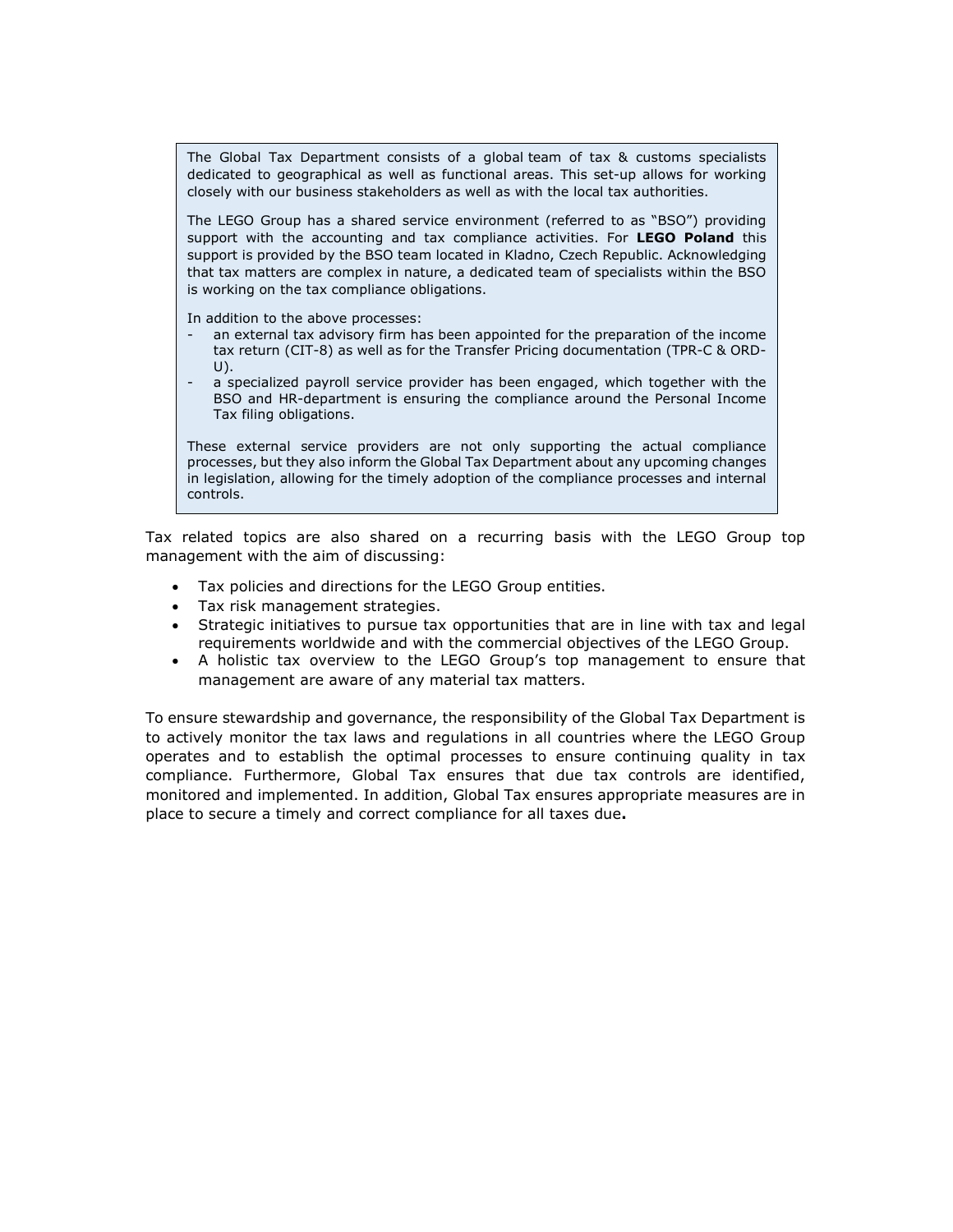In 2020 the LEGO Poland fulfilled its tax obligations as a taxpayer of the following taxes:

- Corporate income tax
- Value-Added Tax (VAT)

In 2020 the LEGO Poland fulfilled its tax obligations as a remitter of the following taxes:

- Personal income tax
- Withholding tax

| Item                                         | <b>Polish reference</b>                                                                                                                  | <b>Frequency</b> | 2020 compliance<br>obligation timely<br>submitted |
|----------------------------------------------|------------------------------------------------------------------------------------------------------------------------------------------|------------------|---------------------------------------------------|
| Corporate Income<br>Tax return               | CIT-8 Zeznanie o wysokości<br>osiągniętego dochodu<br>(poniesionej straty) przez<br>podatnika podatku<br>dochodowego od osób<br>prawnych | Yearly           | Yes                                               |
| <b>Transfer Pricing</b><br>Return            | TPR-C                                                                                                                                    | Yearly           | Yes                                               |
| Related Party Return                         | ORD-U                                                                                                                                    | Yearly           | Yes                                               |
| Country by Country<br>Reporting Notification | CBC-P                                                                                                                                    | Yearly           | Yes                                               |
| WHT return                                   | $IFT-2R$                                                                                                                                 | Yearly           | Yes                                               |
| VAT return                                   | VAT-7 Deklaracja dla podatku<br>od towarów i usług                                                                                       | Monthly          | Yes                                               |
| <b>GST</b>                                   | JPK_VAT                                                                                                                                  | Monthly          | Yes                                               |
| EU Sales / Purchase<br>List                  | VAT-UE Informacja<br>podsumowująca o<br>dokonanych<br>wewnątrzwspólnotowych<br>transakcjach                                              | Monthly          | Yes                                               |
| Personal income<br>tax/Payroll tax           | PIT-4R                                                                                                                                   | Monthly          | Yes                                               |
| <b>MDR</b>                                   | Over 2020 LEGO Poland did not file any MDR-reports                                                                                       |                  |                                                   |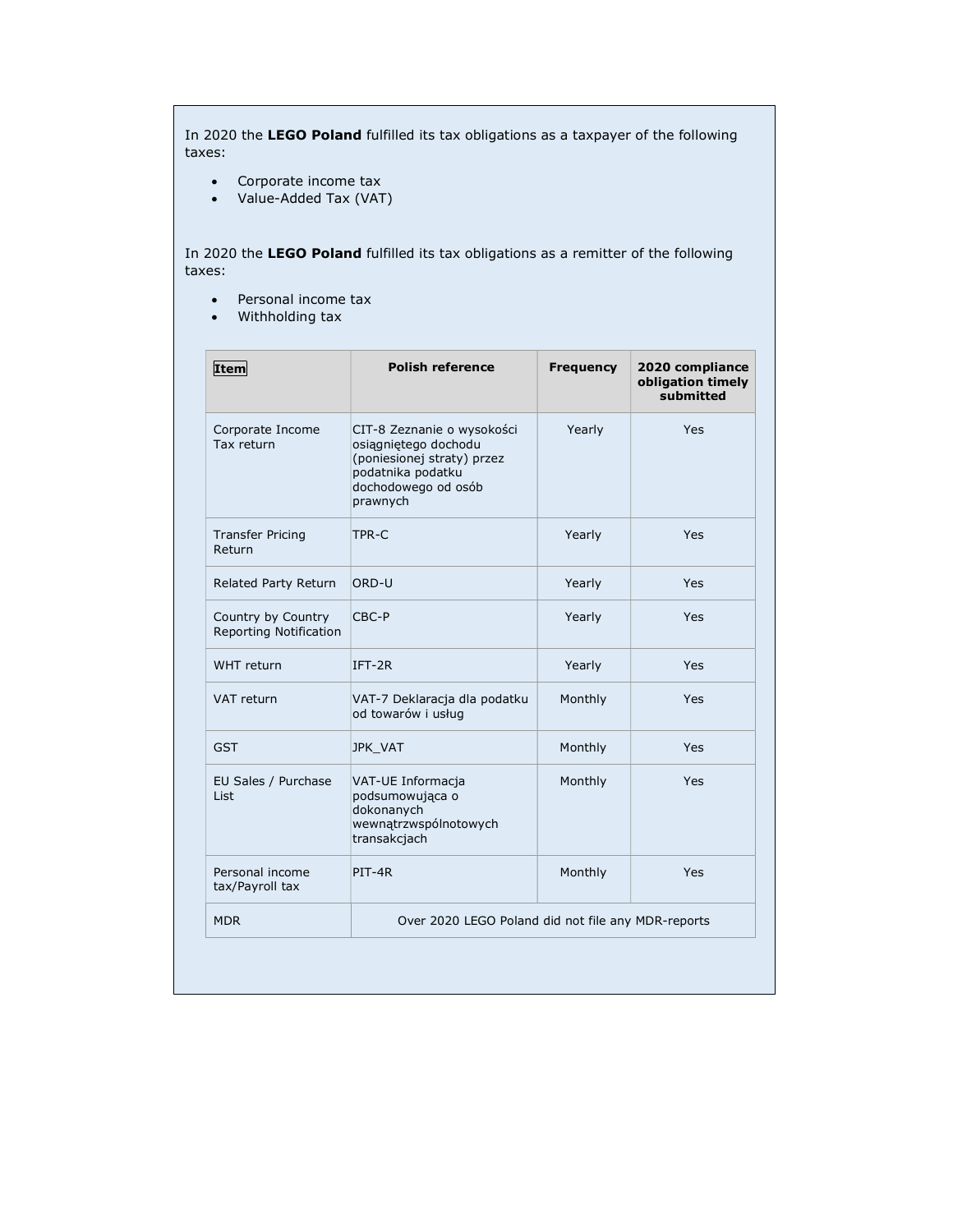The LEGO Group employs appropriately qualified and trained tax employees with suitable levels of expertise and understanding.

Through our LEGO Compliance Line we provide employees the possibility to raise compliance issues or concerns in a confidential way, by telephone (in local language) or web form. External parties may also raise concerns to our legal compliance team using a dedicated email address.

It is a requirement that the Global Tax Department educates employees of the LEGO Group in relation to its tax strategy.

#### Working with Tax Authorities

The LEGO Group has an open and transparent dialogue with the tax authorities in countries where it operates. It is fundamental to us that the relationship with the local communities in which we operate is based on trust, mutual respect and a cooperative spirit.

During 2020 LEGO Poland did not have engagements with the Polish Tax Administration in relation to any form of voluntary cooperation, such as: advance pricing agreements (pol. uprzednie porozumienie cenowe), horizontal monitoring (pol. umowa o współdziałanie) nor were there tax agreements concluded with members of the horizontal monitoring (pol. porozumienie podatkowe).

LEGO Poland also did not have a GAAR securing opinion (pol. opinia zabezpieczającą), nor a WHT Clearance (pol. opinia o stosowaniu zwolnienia z poboru zryczałtowanego podatku dochodowego) in 2020.

We enter into bilateral Advance Pricing Agreements (APA), "tax governance" and "enhanced relationship" agreements when it is in line with this tax strategy and when it is applicable. The LEGO Group has signed several Advanced Pricing Agreements, which govern the price for the relevant inter-company transactions and allows an open dialogue with local tax authorities, which we sound on a regular basis.

During 2020 there were no APA's nor rulings applicable for LEGO Poland, such as:

- Binding Excise Information, pursuant to Article 7d(1) of the Polish Excise Duty Act,
- Binding Rate Information, pursuant to Article 42a of the Polish VAT Act, Tax binding ruling providing interpretation of tax regulations, pursuant to Article 14b of the Polish Tax Code,
- General tax ruling, pursuant to Article 14a(1) of the Polish Tax Code

When relevant for the LEGO Group we provide positive and constructive feedback to public consultations contributing to the development of effective tax systems, legislation and administration. We do this mostly through recognized industry groups.

## Tax Risk Management

We recognize that tax laws establish a legal framework for companies to operate within and that it remains the responsibility of the company to respect the spirit, as well as the letter of the law, by exercising sound judgement in its application.

Global Tax is responsible at all times for identifying, mapping, monitoring and managing tax risks, ensuring they comply with the standards of this LEGO Group's Global Tax Strategy. For this purpose, Global Tax employs risk management processes, including compliance and risk monitoring systems.